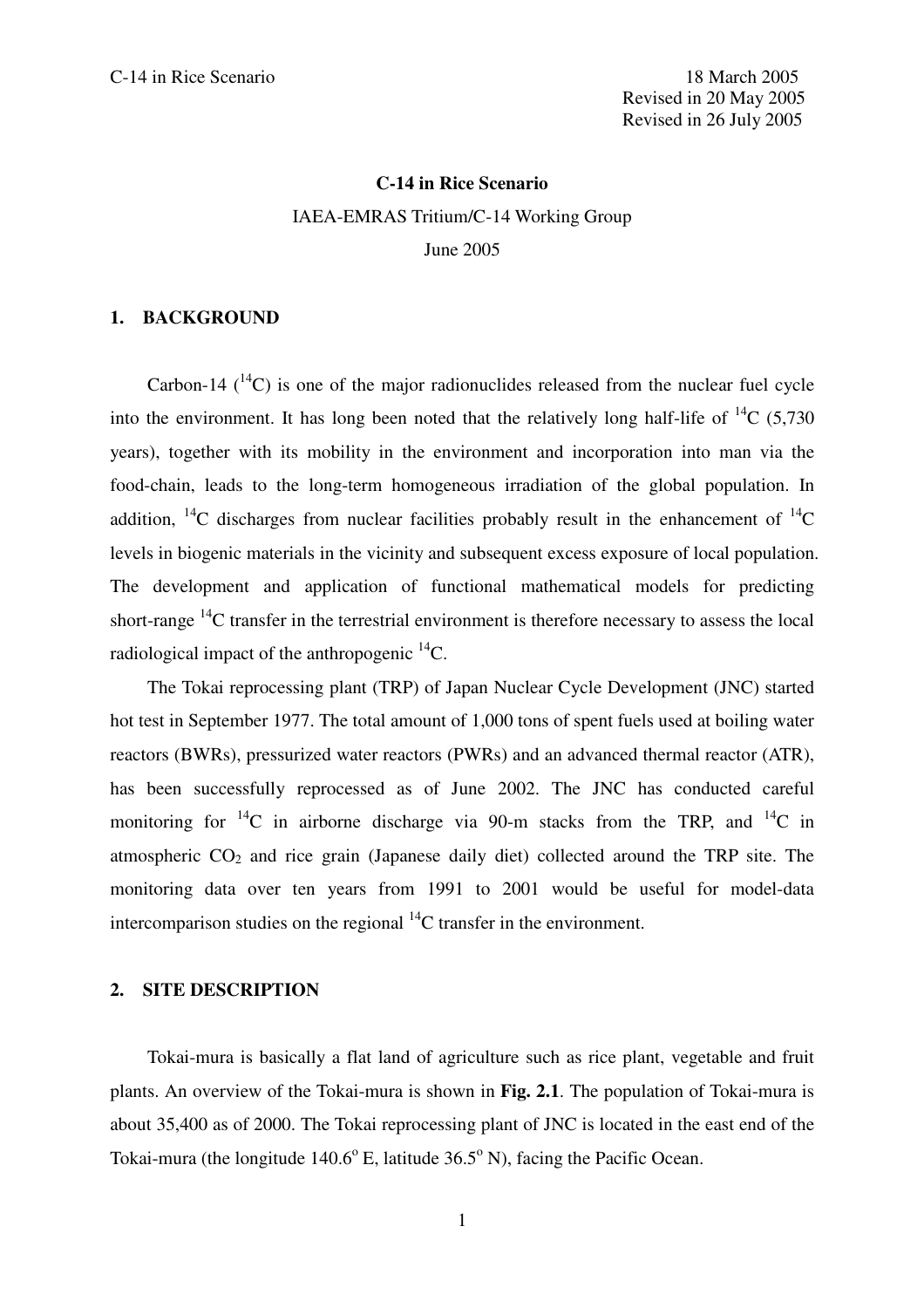# **3. DISCHARGE MONITORING**

#### **3.1. Discharge sources**

Carbon-14 has been discharged from three stacks (called "Main stack", "Sub-1 stack" and "Sub-2 stack", respectively) of the TRP with gaseous effluent. Dominant sources of  ${}^{14}C$ discharged from the Main stack are shearing and dissolution of the spent fuel and following solvent extraction processes for separating uranium and plutonium from fission products. Carbon-14 released from the Sub-1 and Sub-2 stacks are mainly from the bituminization of low active level liquid waste and the vitrification of high active level liquid waste, respectively.

The Sub-1 and Sub-2 stacks were located on about 210 m east-northeast and 35 m southwest from the Main stack, respectively. All the stacks had physical height of 90 m, and the release points of them were situated on 96 m above the sea-level. The diameters of outlets (release points) of the stacks were 2.9 m for the Main stack, 2.4 m for the Sub-1 stack and 2.8 m for the Sub-2 stack, respectively. Gaseous effluents including  $^{14}$ C were continuously released from the stacks at exhaust rates listed in **Table 3.1**, but <sup>14</sup>C concentrations were less than the authorized detectable limit,  $40$  Bq cm<sup>-3</sup>, during non-reprocessing. Almost all (more than 97%) of <sup>14</sup>C is proved to be discharged as  $CO_2$  form during reprocessing<sup>(1)</sup>.

The effective height of the release is not always the same as the actual physical height of the release point. The upward momentum of released effluents will tend to make the effective height greater than the actual height of the release. The effective plume rise should be simply calculated by applying mean wind speed to a following equation:

$$
H = \frac{3 \cdot W \cdot D}{U}
$$
 (1)

where H is the effective plume rise (m), W the speed of exhaust air at stack (m  $s^{-1}$ ), D the diameter of the stack outlet (m), and U the mean wind speed at top of the stack (m  $s^{-1}$ ). The effective height of the release can be therefore derived from the physical stack height + effective plume rise. Air temperatures of stack discharges are also provided in **Tables A.1-A.6** in **APPENDICES**.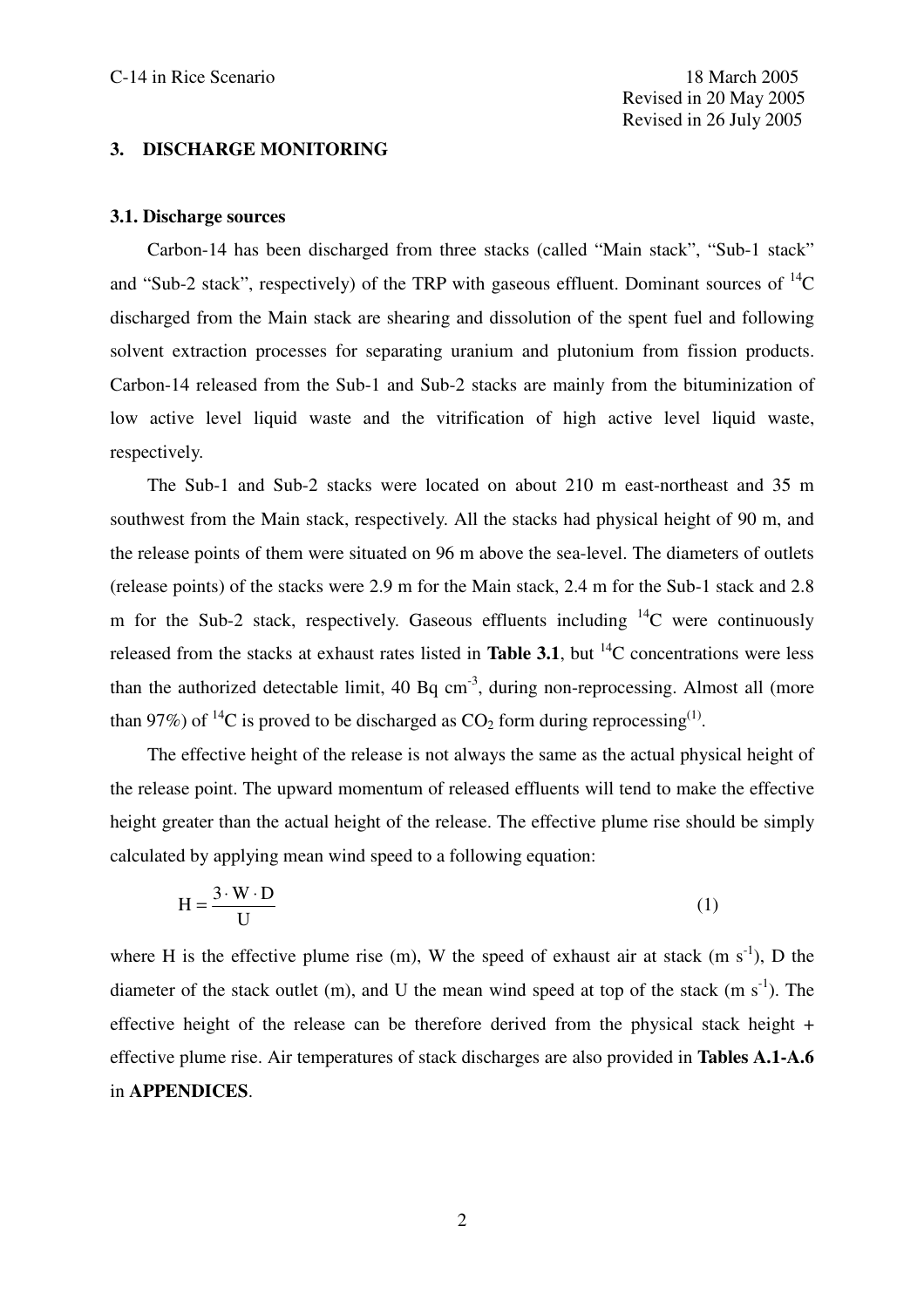# **3.2. Brief description of monitoring method**

The monitoring has been accomplished by sampling airborne effluent from the stack before discharge. A portion of the airborne effluent was introduced into the  $^{14}$ C sampler at a flow rate of 0.4  $1$  min<sup>-1</sup> for a week. Hydrocarbons and carbon monoxide were catalytically converted into chemical form of  $CO<sub>2</sub>$ . All carbon was then absorbed as  $CO<sub>2</sub>$  in 200 ml of monoethanolamine (MEA; 2-aminoethanol) in a bubbler-type trap after passing through a dehumidifier to remove water vapor in the air. Preliminary experiment demonstrated that the  $CO<sub>2</sub>$  absorption efficiency of the trap is almost 100%. At the end of the given sampling period, an aliquot of the MEA was mixed with liquid scintillator and methanol. The  $^{14}C$  activity of the prepared sample was measured using a liquid scintillation counter with 180 min measurement time. The concentration of  ${}^{14}C$  in the airborne effluent was evaluated using the result of activity measurement and some parameters such as volume of MEA used for sample preparation and the total volume of air collected. The  $^{14}$ C activity discharged in the given period was estimated by multiplying the  ${}^{14}C$  concentration by air throughput of the stack<sup>(2)</sup>. Weekly monitoring has been accomplished typically by Wednesday-Wednesday sampling.

# **3.3. Data of <sup>14</sup>C discharge rates**

Reporting the monitoring data of  ${}^{14}C$  in airborne effluent from the TRP was officially started in October 1991 for Main and Sub-1 stacks. As for Sub-2 stack, data of  $^{14}C$  in airborne release has been reported since September 1994. The numerical data of weekly monitoring from October 1991 to December 2001 are provided in **Tables B.1-B.6** in **APPENDICES** (3) .

Fig. 3.1 shows annual discharge rates of  ${}^{14}C$  from three stacks. It should be noted that the fire and explosion accident at the bituminization demonstration facility on March 1997 stopped the operation of the TRP until July 2000. Variations in monthly atmospheric  $^{14}$ C discharges from three stacks are plotted in **Figs. 3.2-3.4**, respectively. The monthly discharge from the TRP (total of three stacks) is also shown in **Fig. 3.5**. The annual <sup>14</sup>C discharge amount was always considerably lower than the authorized discharge limit in the Safety Regulation for the TRP.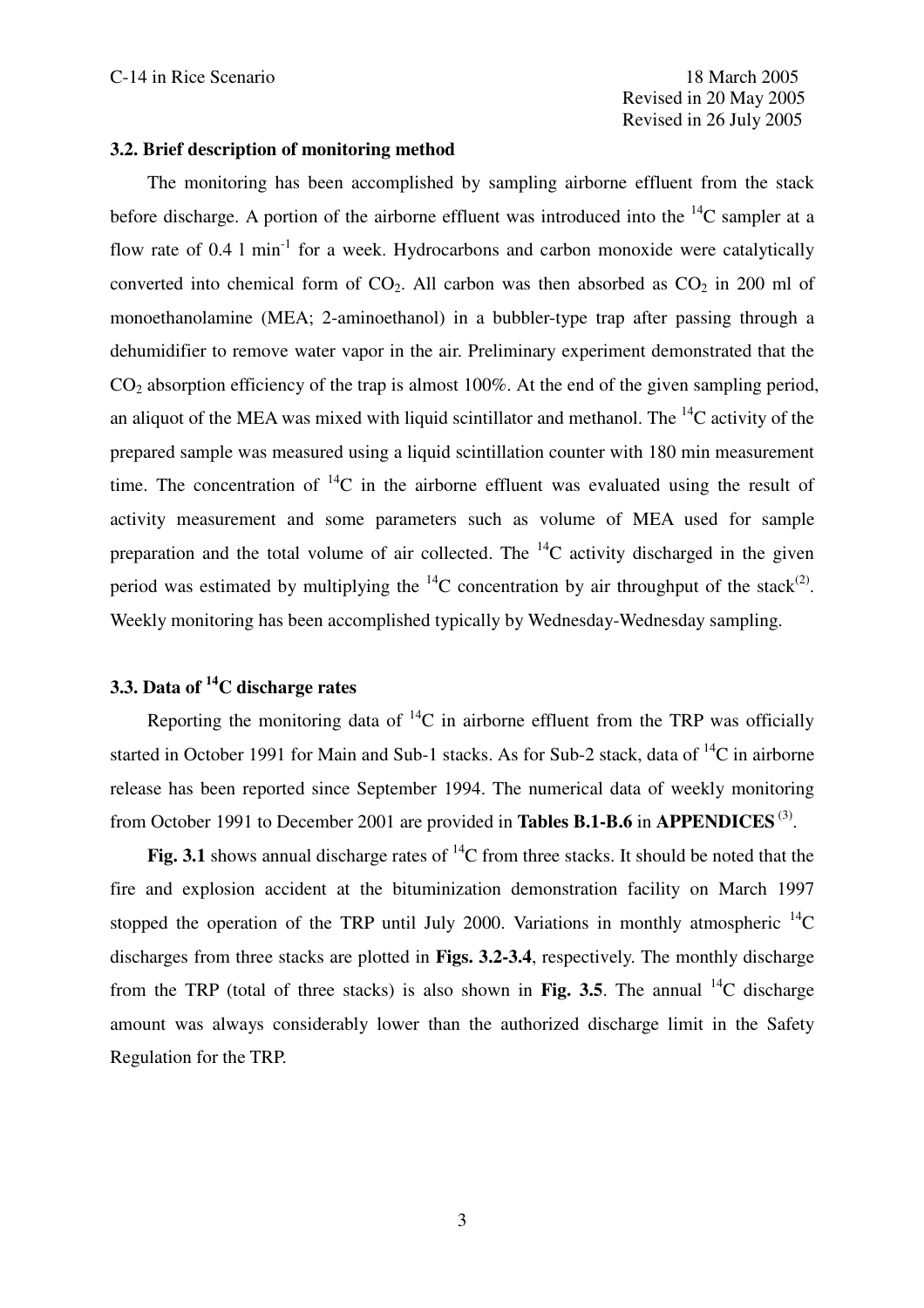## **4. ENVIRONMENTAL MONITORING**

# **4.1. Monitoring items and locations**

Environmental monitoring of  ${}^{14}C$  has been made mainly for two items: (1) atmospheric <sup>14</sup>C in CO<sub>2</sub> form; and (2) <sup>14</sup>C in polished rice grain. The atmospheric <sup>14</sup>CO<sub>2</sub> has been sampled every month at five sampling locations. Polished rice grain has been collected at three locations around the TRP in the harvest season of rice. A location map for collecting  ${}^{14}CO_2$ and rice grain samples is presented in **Fig. 4.1**. Detailed information on the sampling locations and available data is summarized in **Table 4.1**. Longitudinal and latitudinal data of discharge sources and sampling locations are also presented in **Table 4.2**. The sampling points of ST-1 and R-1 are located on about 0.6 km west north-west and about 2.1 km west-southwest from the Sub-1 stack, respectively.

# **4.2. Brief descriptions of monitoring methods**

A CO<sub>2</sub> sampler was used to monitor  ${}^{14}CO_2$  concentration in the atmosphere. In the sampler, <sup>14</sup>C in CO<sub>2</sub> form was absorbed in NaOH solution with stable CO<sub>2</sub> in a monthly monitoring basis, which made  $CaCO<sub>3</sub>$  precipitate with NH<sub>4</sub>Cl and  $CaCl<sub>2</sub>$  after sampling. The precipitate was decomposed with  $H_3PO_4$  to re-generate  $CO_2$ . The resulting  $CO_2$  was converted to  $C_2H_2$  in a reaction of metallic lithium with water, and then  $C_6H_6$  was synthesized by polymerization of  $C_2H_2$ . The  $C_6H_6$  was mixed with liquid scintillator for measuring <sup>14</sup>C activity (Bq/gC) by liquid scintillation counting. The error of  $^{14}$ C measurement was normally  $\pm$  0.003 Bq/gC. The error presents one standard deviation associated with radiation counting.

Rice grain was completely combusted in a pressurized combustion chamber filled with oxygen, in which  $CO_2$  was produced. The resulting  $CO_2$  was converted to  $C_6H_6$  and analyzed for  ${}^{14}C$  activity (Bq/gC) by the same manner as  ${}^{14}CO_2$  measurement described above. The error of <sup>14</sup>C activity was within  $\pm 0.003$  Bq/gC. Carbon-14 activity per unit weight of rice (Bq/kg-raw) also could be calculated by using a factor 0.41 that is carbon content (gC/g-raw) in rice.

#### **4.3. Carbon-14 in polished rice grain in 1991**

The  $^{14}$ C activities of rice grain samples collected in 1991 showed no or fewer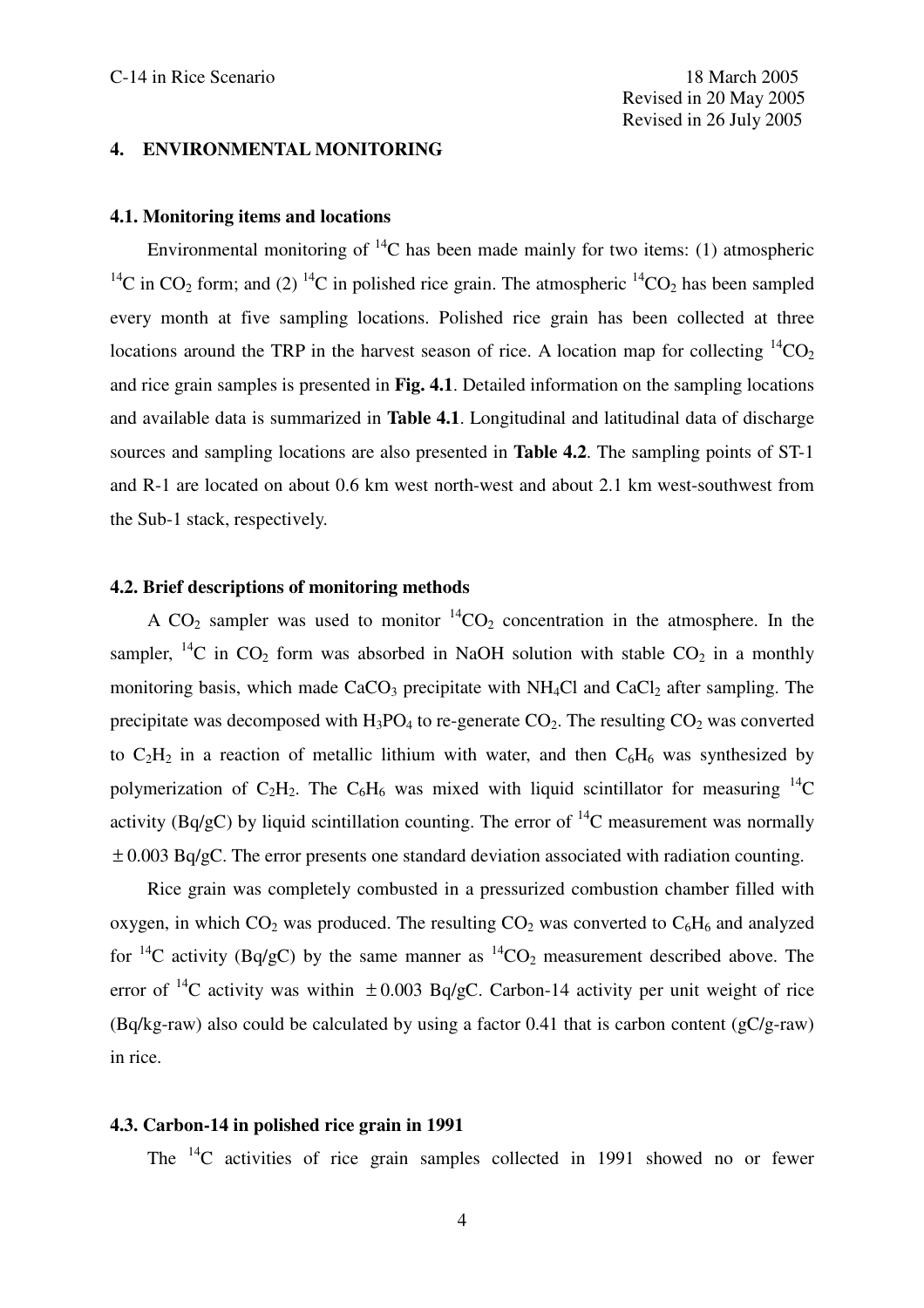enhancements above the background level in Japan, although some amounts of  $^{14}C$  had been discharged into the atmosphere from the TRP. This implies that the accumulation of  ${}^{14}$ C discharged in the past on the paddy field would be apparently negligible in starting point of the model calculation (1991) in this scenario.

## **5. METEOROLOGICAL MONITORING**

The meteorological monitoring was made at ten minutes interval for following items:

- (1) Wind direction and speed  $(m s<sup>-1</sup>)$  at 10 m above the ground;
- (2) Wind direction and speed  $(m s<sup>-1</sup>)$  at the top of stack, 90 m above the ground;
- (3) Rainfall (mm);
- (4) Atmospheric temperature ( $^{\circ}$ C) and relative humidity (%) at 1.5 m above ground;
- (5) Solar radiation (kW  $m^{-2}$ ); and
- (6) Atmospheric stabilities.

The item (2) was monitored at the top of a meteorological observation tower built on the JNC site. The height is about 100 m above the sea level, corresponding to the physical height of the stacks above the sea level. Other items were measured near the ST-1 point. The meteorological data averaged over hourly periods are available as input data for model calculations.

### **6. OTHER INFORMATION**

# **6.1. Background level of <sup>14</sup>C in Japan**

Fuma et al. (2002) reported environmental background  $^{14}$ C levels in Japan in 1990s<sup>(4)</sup>. They selected grapes as an indicator of  $^{14}$ C levels in the environment, and determined the specific activities of  ${}^{14}C$  in ethanol extracted from wine made from grapes cultivated in several prefectures or unknown places in Japan. The specific activities of  ${}^{14}C$  gradually decreased from 0.260 Bq/gC in 1991 to 0.244 Bq/gC in 2000 (**Table 6.1**).

#### **6.2. Other nuclear facilities in Tokai-mura**

It should be noted that there are some potential  $^{14}$ C sources in Tokai-mura such as a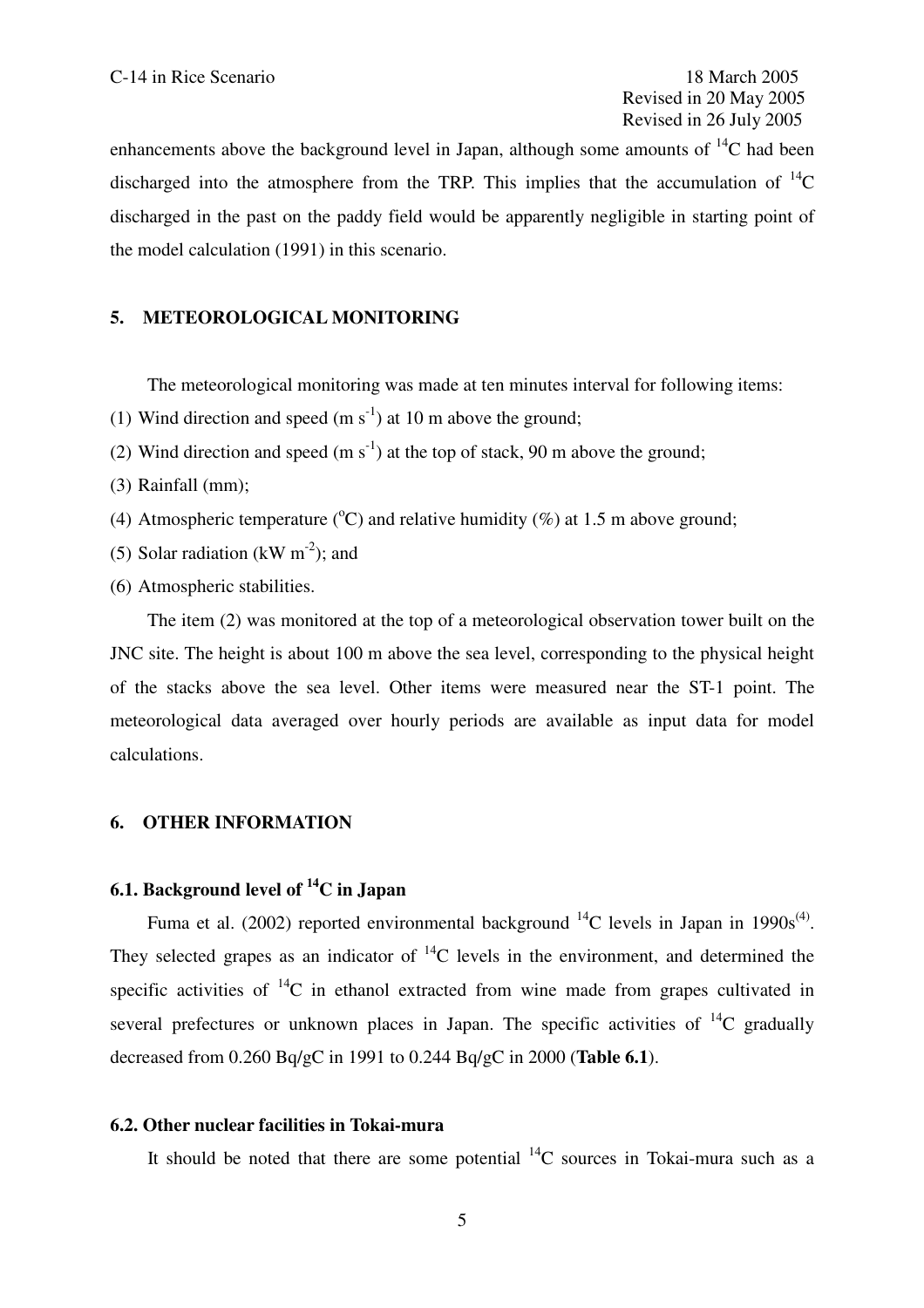BWR (operated from November 1978) and a gas cooled reactor (GCR, operated from July 1966 to March 1998). These reactors are located in about 3-4 km north-northeast from the TRP site (**Fig.2.1**).

## **6.3. CO<sup>2</sup> concentration**

A thermoelectric power plant near the JNC site shown in **Fig.4.1** has been operated from December 2003. Therefore,  $CO<sub>2</sub>$  concentration in the air is to be believed in the normal range as those of rural areas in Japan in the period of 1991-2001. As an example, the  $CO<sub>2</sub>$ concentration at 30 cm above the ground in Tokai-mura was estimated to be approximately 380-390 ppmv in  $2000^{(5)}$ .

# **6.4. Management of a paddy field**

A schedule for managing paddy field in Tokai-mura in 1999 is presented in **Table 6.2**. Panorama of paddy field is photographically shown in **Figs. 6.1a-6.1d**. For 1991 to 2001, date of transplanting, flowering and harvesting were 10-15 May, 15-20 August, and 18-25 September, respectively, indicating that the difference in timing of each stage is within 7 days.

## **6.5. Growth curve of a rice plant**

Osaki and Tanaka (1979) investigated growth curves of four components in a rice plant in Hokkaido that is northernmost island of Japan (6) . **Fig. 6.2** shows growth curves determined at four growth stages of a rice plant: (1) vegetative stage; (2) flowering stage; (3) milky stage; and (4) harvest stage. The easily respired-substrate and the stored-substrate were rapidly increased in the reproductive phase. Here, the easily respired-substrate means the photosynthesized-substrate released by respiration within a day after  $CO<sub>2</sub>$  assimilation. The stored-substrate is temporarily stored in the plant, but will be respired from the plant by harvesting. The dry weight of stems, leaves and roots had a remarkable increase until milky stage. The dry weight of ears showed a different trend of growth rate, which was sharply increased in the ripening phases. At the harvest stage, the dry weights of harvesting organs (ears) and non-harvesting organs (stems, leaves and roots) were almost same (30 g-dry weight per a stock). A stock is a unit bunch of pieces of rice plant. The numerical data is given in **Table 6.3**.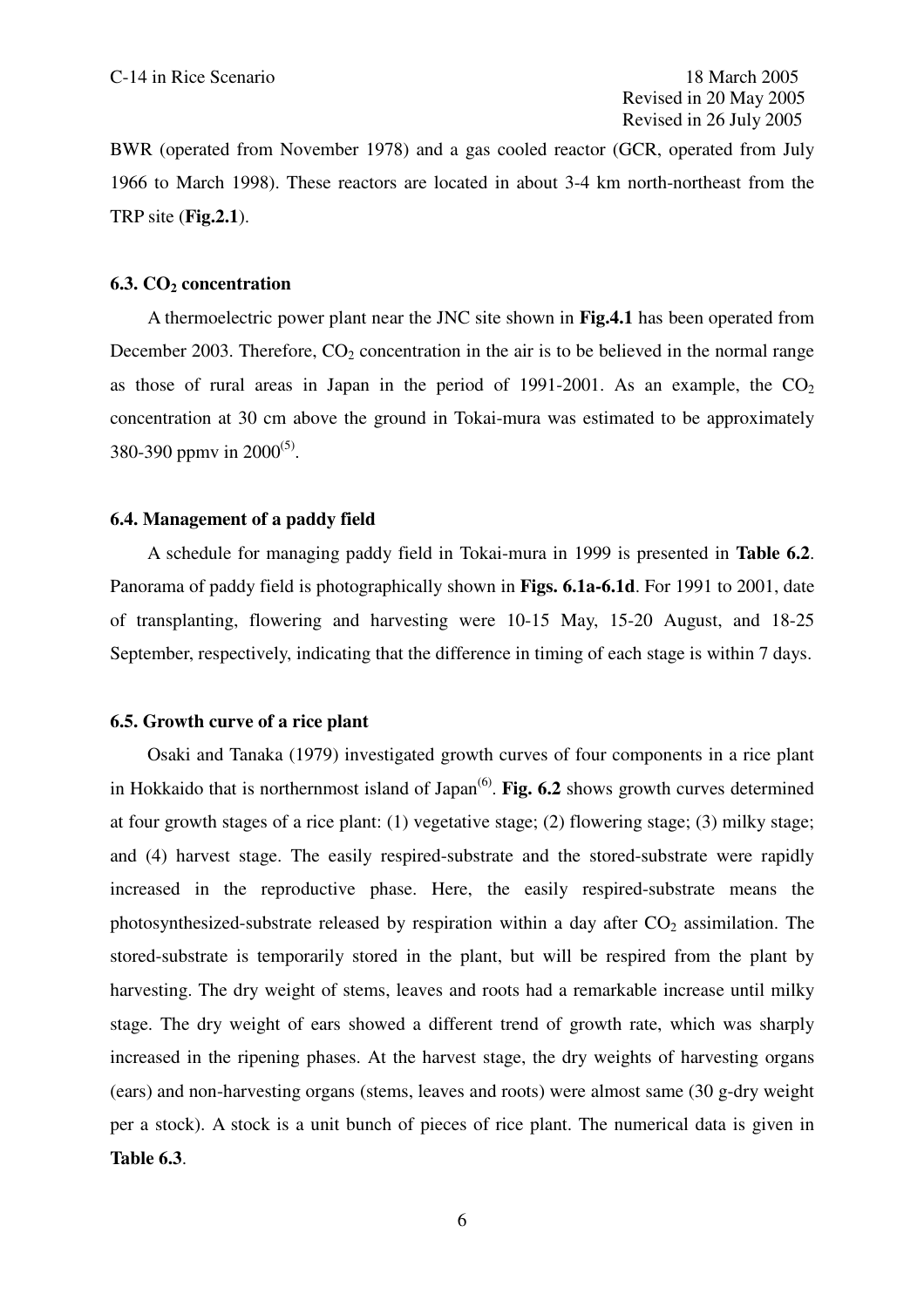Kondo (2005) investigated more in detail rice growth curves of four components in a rice plant (koshihikari) in Ibaraki in  $2004^{(7)}$ . In this study, four components include (1) leafs; (2) stems; (3) ear stems; and (4) ears. The rice plant were transplanting on 7 May. **Fig.6.3** shows growth curves determined at 6 growing stages of a rice plant. The numerical data is provided in **Table 6.4**.

# **6.6. Storage and distribution of assimilated-<sup>14</sup>C in rice plant**

Osaki and Tanaka (1979) also investigated storage and distribution of assimilated- $^{14}$ C in rice plant in Hokkaido<sup>(6)</sup>. Carbon-14 were fed to rice plants at three different growth stages (vegetative, flowering and milky stages), and then  ${}^{14}C$  retention ratio and its distribution in three components of the rice plant were determined at the harvest stage. The results are presented in **Fig. 6.4**. The total <sup>14</sup>C-retention percentages were approximately 50%, 65% and 90% for  $14$ C-assimilation at vegetative, flowering and milky stages, respectively. The <sup>14</sup>C-distribution percentages in ears at the harvest stage were about 7%, 28% and 82%, respectively, when  $^{14}$ C was fed at the vegetative, flowering and milky stages. These data suggest that during ripening photosynthates are efficiently translocated to the harvesting organs (ears).

# **7. CALCULATION END POINTS**

Using the information provided above, please calculate

- (1) Monthly mean <sup>14</sup>C concentrations (Bq/gC) in air collected at two (three) monitoring points ST-1 and ST-2 (and ST-N) from May to October (i.e. the rice growing season) for 1992 to 1997.
- (2) Carbon-14 concentrations (Bq/gC) in rice grains collected at two (three) monitoring points R-1 and R-2 (and R-3) for 1992 to 2001.
- (3) 95% confidence intervals on all predictions in (1) and (2) above.

## **REFERENCES**

(1) Koarashi, J., Akiyama, K., Asano, T. and Kobayashi, H. (2005). Chemical composition of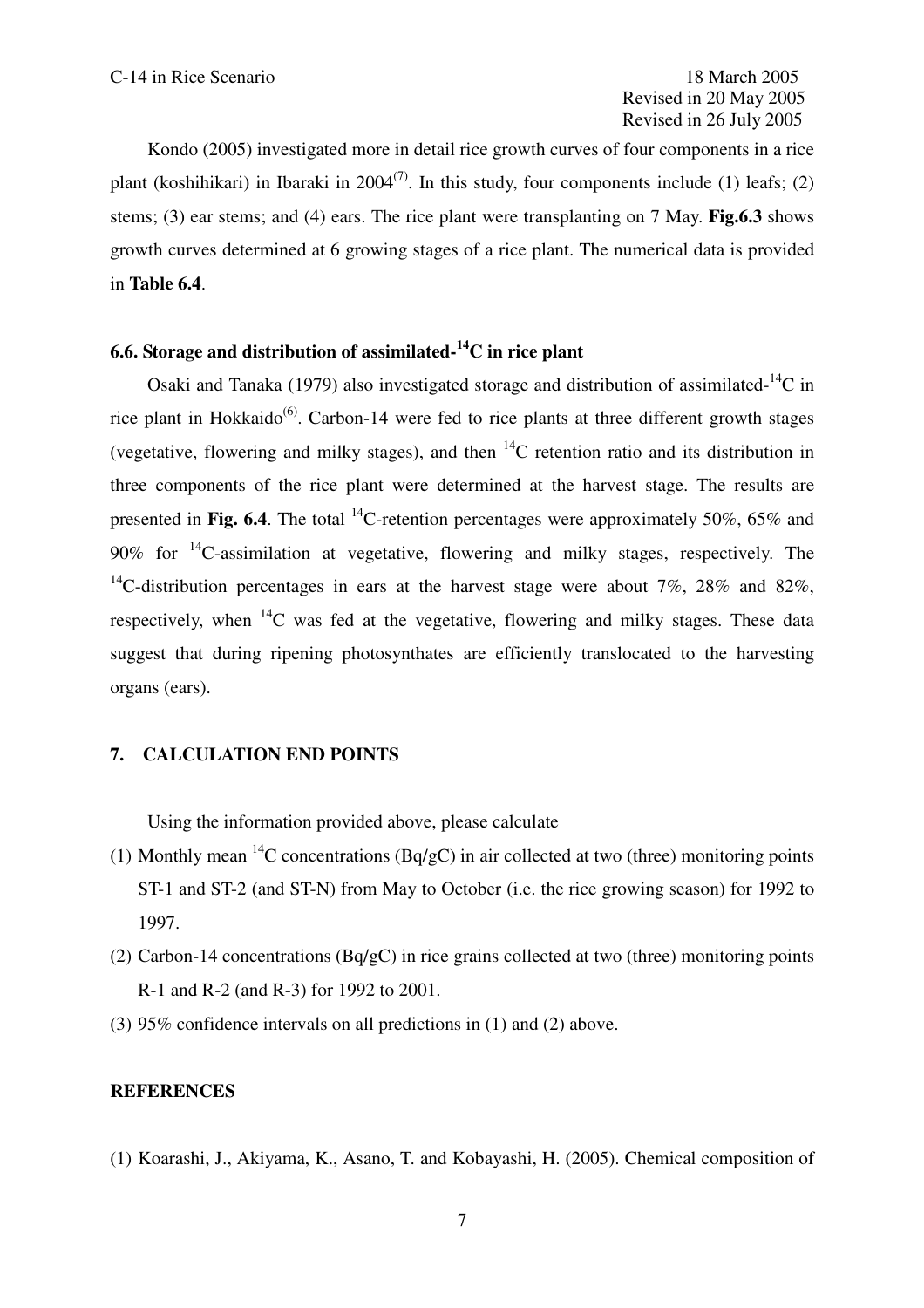$14^{\circ}$ C in airborne release from the Tokai reprocessing plant, Japan. Radiation Protection Dosimetry, in press.

- (2) Koarashi, J., Kozawa, T., Yokota, T., Isaka, K., Akiyama, K. and Asano, T. (2004). Methods and their performances for collecting tritium, carbon-14 and radioiodine in airborne effluent from Tokai reprocessing plant, JNC TN8410 2004-003 (in Japanese).
- (3) Koarashi, J. and Fujita, H. (2005). Review of monitoring data (1991-2001) for model-data intercomparison studies on  ${}^{14}C$  transfer in the environment, JNC TN8450 2004-011.
- (4) Fuma, S., Inoue, Y., Miyamoto, K., Takeda, H., Iwakura, T., Arai, K., Kashida, Y. and Ichimasa, Y. (2002). Environmental background  $^{14}$ C levels in Japan in 1990s. Radioisotopes, 51, 381-391 (in Japanese).
- (5) Koarashi, J., Amano, H., Andoh, M., Iida, T. and Moriizumi, J. (2002). Estimation of  ${}^{14}CO_2$  flux at soil-atmosphere interface and distribution of  ${}^{14}C$  in forest ecosystem. Journal of Environmental Radioactivity, 60, 249-261.
- (6) Osaki, M. and Tanaka, A. (1979). Current photosynthates and storage substances as the respiratory substrates in the rice plant. Nihon Dojou Hiryougaku zasshi (Japanese Journal of Soil Science and Plant Nutrition), 50, 540-546 (in Japanese).
- (7) Kondo, M. (2005). Private communication.

### **APPENDICES**

Table A.1. Air temperature of stack discharge (1991-1992).

Table A.2. Air temperature of stack discharge (1993-1994).

Table A.3. Air temperature of stack discharge (1995-1996).

Table A.4. Air temperature of stack discharge (1997-1998).

Table A.5. Air temperature of stack discharge (1999-2000).

Table A.6. Air temperature of stack discharge (2001).

- Table B.1. Weekly data of airborne  $^{14}$ C release from the TRP (1991-1992).
- Table B.2. Weekly data of airborne  $^{14}$ C release from the TRP (1993-1994).
- Table B.3. Weekly data of airborne  $^{14}$ C release from the TRP (1995-1996).
- Table B.4. Weekly data of airborne  $^{14}$ C release from the TRP (1997-1998).
- Table B.5. Weekly data of airborne  $^{14}$ C release from the TRP (1999-2000).
- Table B.6. Weekly data of airborne  $^{14}$ C release from the TRP (2001).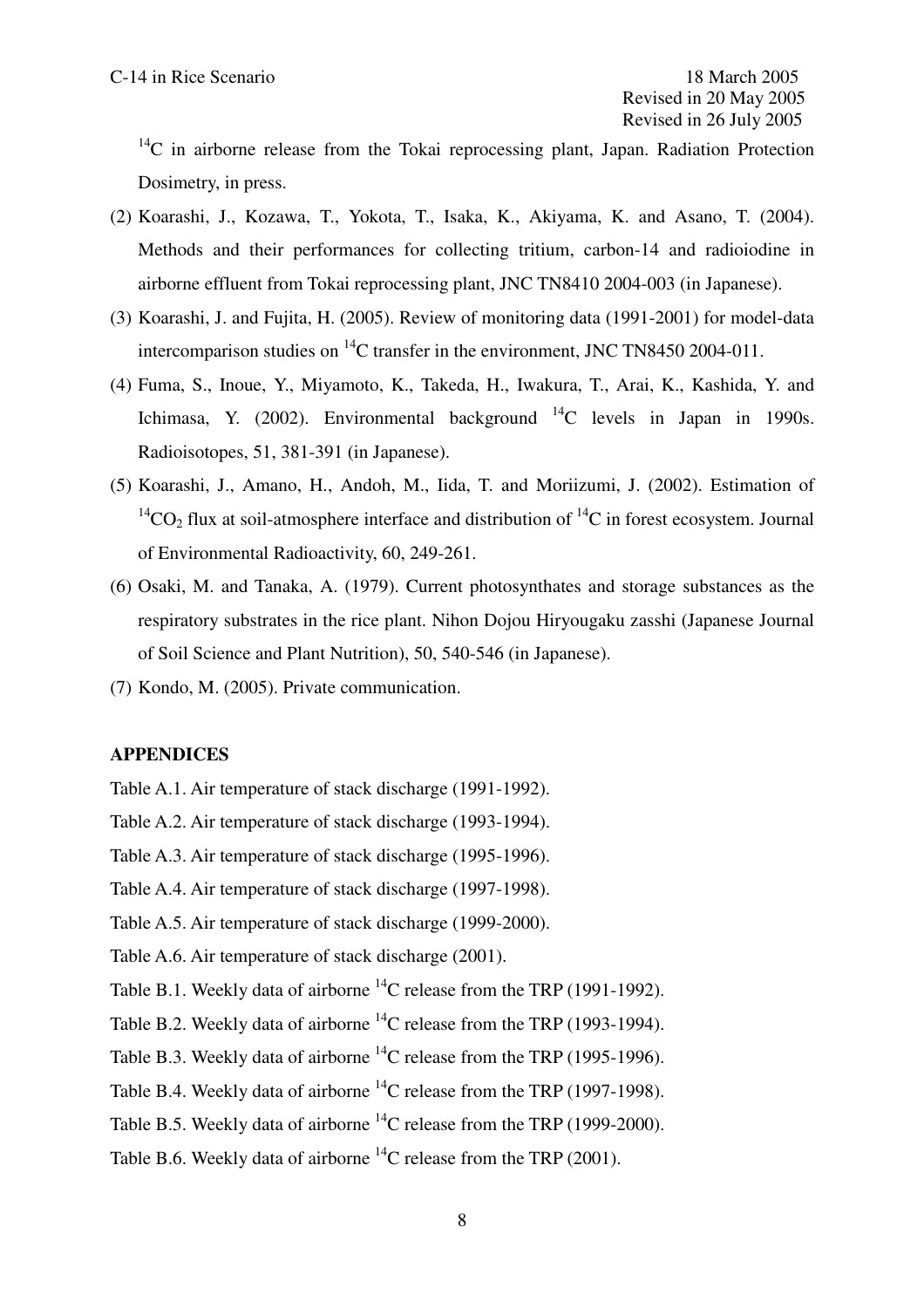| Year | Representative exhaust rate $(m^3 h^{-1})$ |                      |                      |  |  |  |
|------|--------------------------------------------|----------------------|----------------------|--|--|--|
|      | Main stack                                 | Sub-1 stack          | Sub-2 stack          |  |  |  |
| 1991 | $4.02 \times 10^{5}$                       | $1.28 \times 10^{5}$ |                      |  |  |  |
| 1992 | $4.17 \times 10^5$                         | $1.22 \times 10^5$   |                      |  |  |  |
| 1993 | $4.17 \times 10^5$                         | $1.22 \times 10^5$   |                      |  |  |  |
| 1994 | $4.17 \times 10^5$                         | $1.31 \times 10^5$   | $1.19 \times 10^{5}$ |  |  |  |
| 1995 | $4.17 \times 10^5$                         | $1.28 \times 10^5$   | $1.13 \times 10^5$   |  |  |  |
| 1996 | $4.17 \times 10^5$                         | $1.31 \times 10^5$   | $1.31 \times 10^{5}$ |  |  |  |
| 1997 | $4.17 \times 10^{5}$                       | $8.93 \times 10^{4}$ | $1.26 \times 10^5$   |  |  |  |
| 1998 | $4.17 \times 10^{5}$                       | $1.01 \times 10^{5}$ | $1.31 \times 10^{5}$ |  |  |  |
| 1999 | $4.17 \times 10^{5}$                       | $8.93 \times 10^{4}$ | $1.26 \times 10^{5}$ |  |  |  |
| 2000 | $4.17 \times 10^5$                         | $1.01 \times 10^{5}$ | $1.24 \times 10^{5}$ |  |  |  |
| 2001 | $4.02 \times 10^{5}$                       | $8.93 \times 10^{4}$ | $1.28 \times 10^{5}$ |  |  |  |

Table 3.1. Representative exhaust rates of three stacks from 1991 to 2001.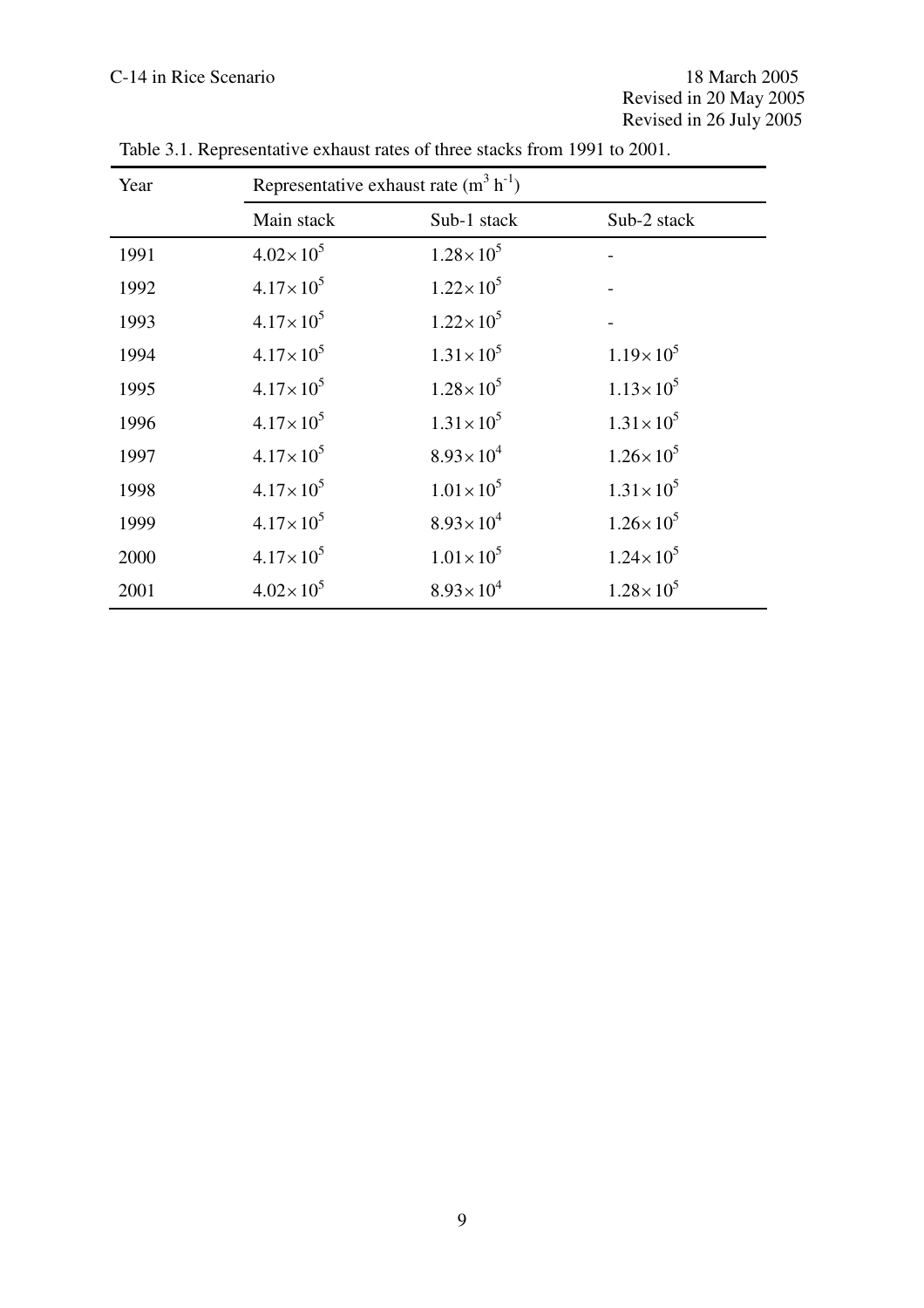Table 4.1. Information on sampling locations and available data for 1991-2001.

| Item                      | Location |                 | Distance and direction from | Available data        | <b>Notes</b> |
|---------------------------|----------|-----------------|-----------------------------|-----------------------|--------------|
|                           |          |                 | Main stack                  |                       |              |
| Atmospheric ${}^{14}CO_2$ | $ST-1$   | (In JNC site)   | 0.5 km northwest            | Jan. 1991 - Feb. 1994 |              |
|                           | $ST-2$   | (Funaishikawa)  | 4.2 km northwest            | Apr.1993-Mar.1994     |              |
|                           | $ST-3$   | (Nagasuna)      | 2.8 km southwest            | Jan. 1991 - Jan. 1997 |              |
|                           | $ST-4$   | (Koya)          | 5.2 km west-southwest       | May 1991-Dec.1995     | Control      |
|                           | ST-N     | (Naka-machi)    | 14.6 km west-northwest      | Jan. 1991 - June 1996 | Control      |
| Polished rice grain       | $R-1$    | (Nagasuna)      | 1.9 km west-southwest       | 1991-2001             |              |
|                           | $R-2$    | (Terunuma)      | $1.0 \text{ km}$ west       | 1991-2001             |              |
|                           | $R-3$    | $(Nishi-10 km)$ | $11.8 \text{ km}$ west      | 1991-2001             | Control      |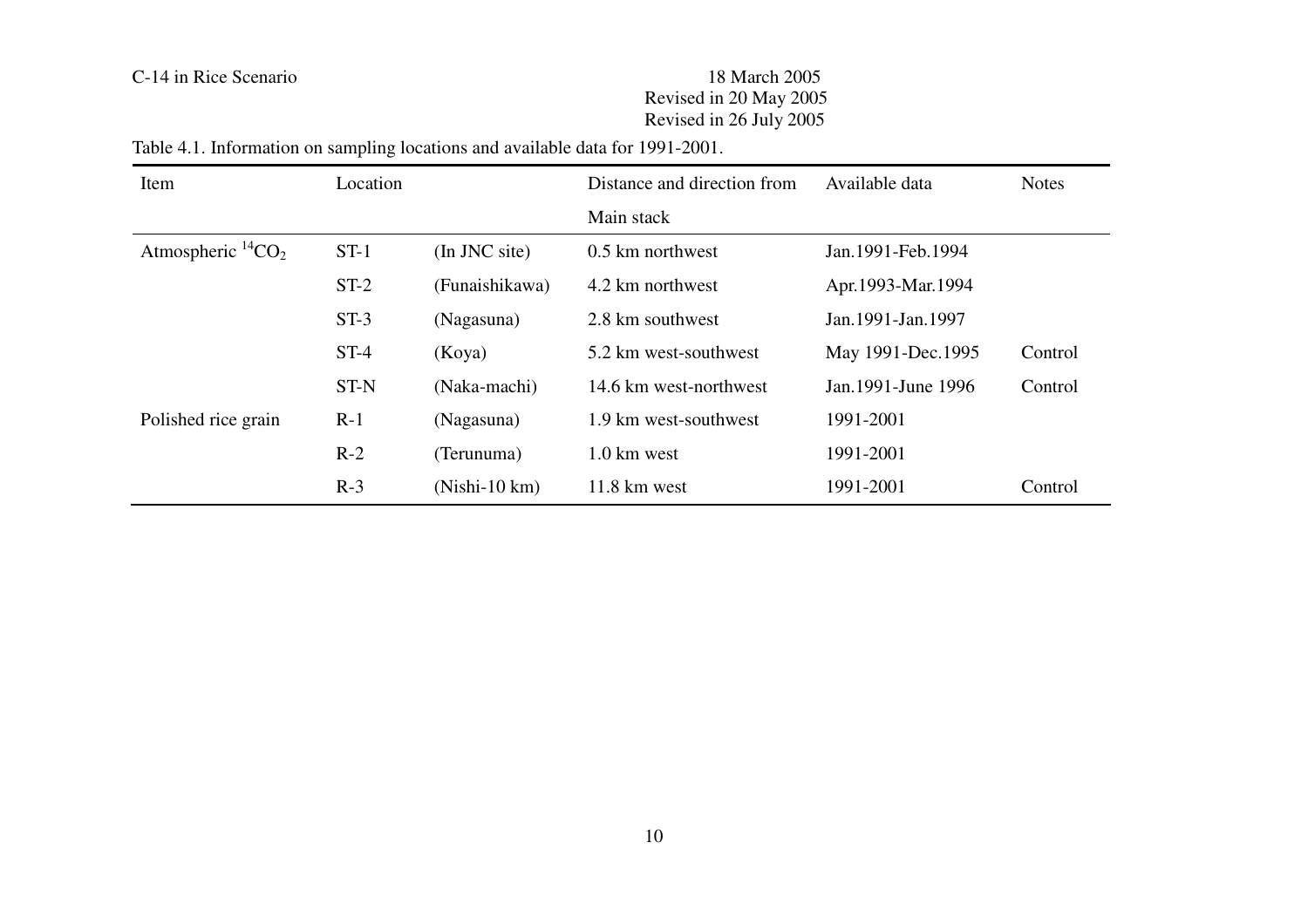| Item                      | Location    | Longitude                    | Latitude                     | <b>Notes</b> |
|---------------------------|-------------|------------------------------|------------------------------|--------------|
| Discharge sources         | Main stack  | $36^{\circ}26'36.1"$ N       | $140^{\circ}36'19.0"$ E      |              |
|                           | Sub-1 stack | $36^{\circ}$ $26'$ $38.5"$ N | $140^{\circ}$ 36' 26.8" E    |              |
|                           | Sub-2 stack | $36^{\circ}$ 26' 35.2" N     | $140^{\circ}$ 36' $18.1"$ E  |              |
| Atmospheric ${}^{14}CO_2$ | $ST-1$      | $36^{\circ}$ 26' 46.1" N     | $140^{\circ}$ 36' 05.6" E    |              |
|                           | $ST-2$      | $36^{\circ} 28' 20.2" N$     | $140^{\circ}$ 34' 33.7" E    |              |
|                           | $ST-3$      | $36^{\circ}$ 25' 24.0" N     | $140^{\circ}$ 35' $10.7$ " E |              |
|                           | $ST-4$      | $36^{\circ}$ 25' 37.7" N     | $140^{\circ}$ 32' 55.3" E    | Control      |
|                           | <b>ST-N</b> | $36^{\circ}$ 28' 27.2" N     | $140^{\circ}$ 26' 41.0" E    | Control      |
| Polished rice grain       | $R-1$       | $36^{\circ} 26' 11.1'' N$    | $140^{\circ}$ 35' $10.3"$ E  |              |
|                           | $R-2$       | $36^{\circ}$ 26' 26.7" N     | $140^{\circ}$ 35' 39.9" E    |              |
|                           | $R-3$       | $36^{\circ} 26' 08.1'' N$    | $140^{\circ}$ 28' $19.5$ " E | Control      |

Table 4.2. Longitudinal and latitudinal data of discharge sources and sampling locations.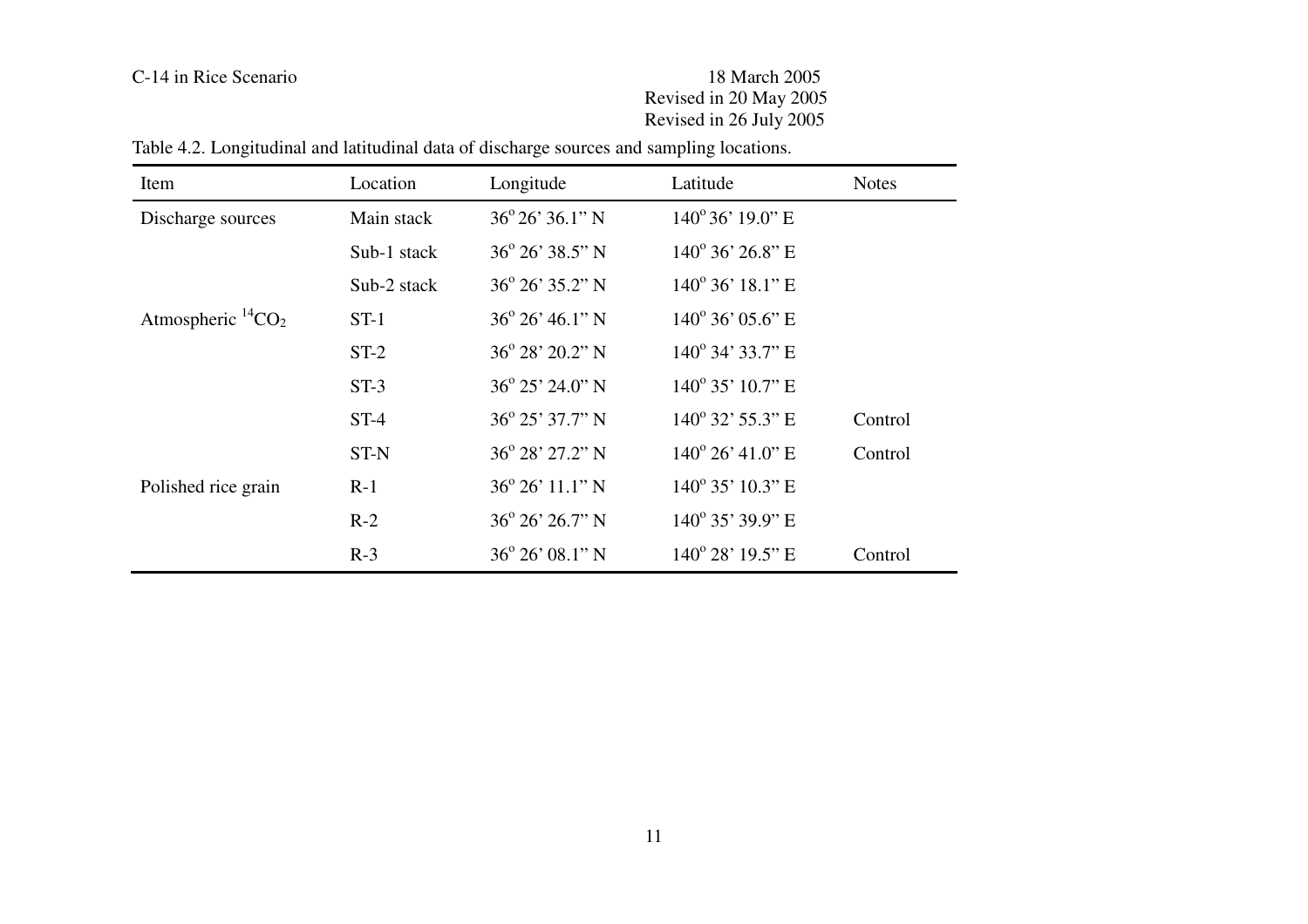| Year | Specific activity of ${}^{14}C$ (Bq/gC) |
|------|-----------------------------------------|
| 1991 | $0.261 \pm 0.002^{\text{a}}$            |
| 1992 | $0.264 \pm 0.005$                       |
| 1993 | $0.254 \pm 0.003$                       |
| 1994 | $0.255 \pm 0.003$                       |
| 1995 | $0.254 \pm 0.004$                       |
| 1996 | $0.251 \pm 0.002$                       |
| 1997 | $0.250 \pm 0.002$                       |
| 1998 | $0.252 \pm 0.003$                       |
| 1999 | $0.248 \pm 0.004$                       |
| 2000 | $0.244 \pm 0.002$                       |

Table 6.1. Environmental background <sup>14</sup>C levels in Japan in 1990s.

<sup>a</sup>Standard deviation ( $1\sigma$ ) of the mean.

| Date         | Growing stage    | Days after    | Depth of       | Dry/wet ratio of             |
|--------------|------------------|---------------|----------------|------------------------------|
|              |                  | transplanting | water $(cm)$   | soil weight $(\%)$           |
| 12 May       | Transplanting    |               | $0 - 3$        | 50.9                         |
| 15 July      | Midseason        | 60            | $2 - 5$        | 58.2                         |
|              | drainage         |               |                |                              |
| 4 August     | Flowering        | 80            | $3 - 5$        |                              |
|              | (Early ripening) |               |                |                              |
| 20 September | Harvest          | 130           | $\overline{0}$ | $\qquad \qquad \blacksquare$ |
| 28 September | After harvest    | 140           | $\theta$       | 74.1                         |

Table 6.2. A schedule for managing paddy field in 1999 in Tokai-mura.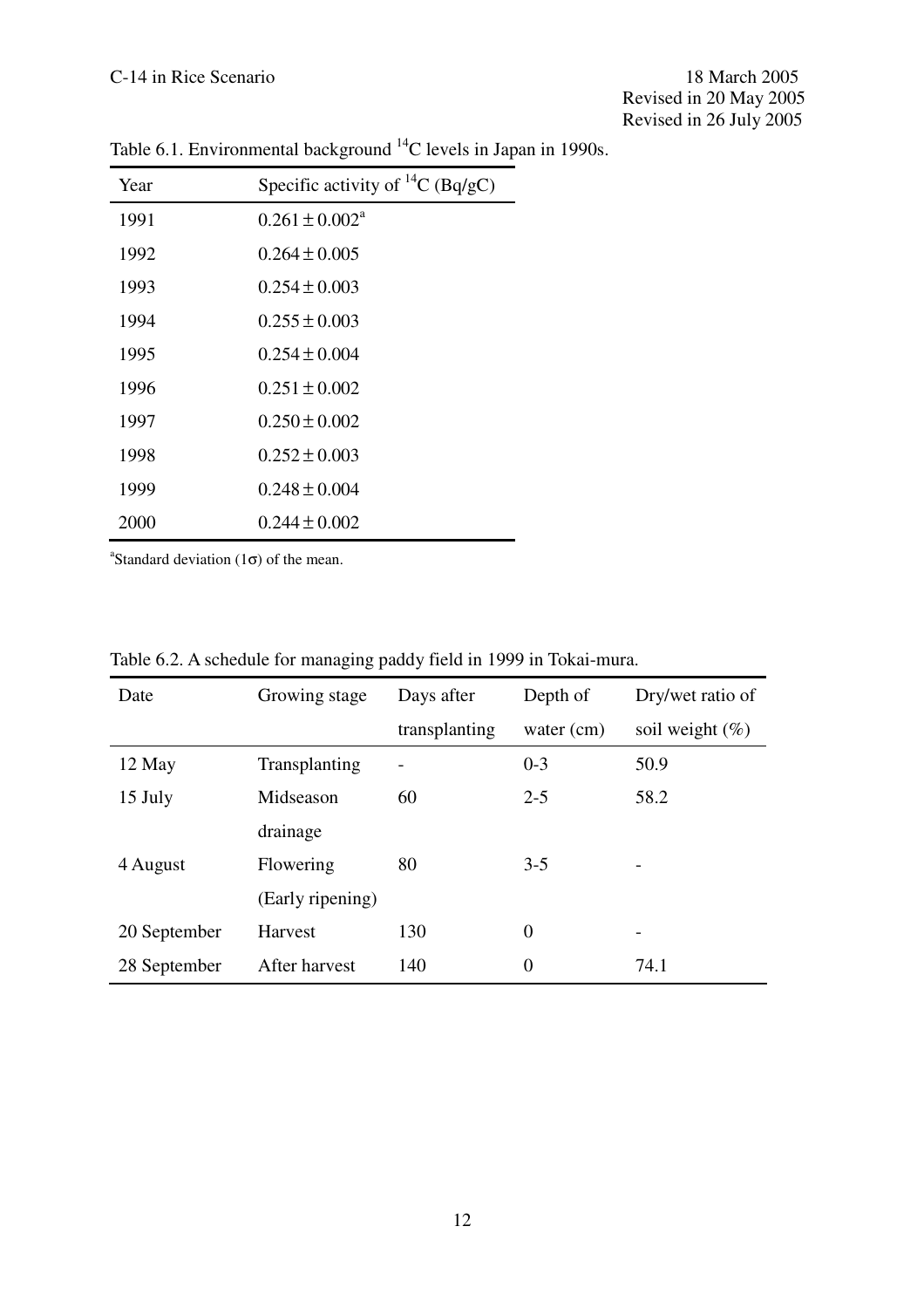| Days after    | Growing        | Total weight    | Weights of four components (g-dry/stock) |           |           |           |
|---------------|----------------|-----------------|------------------------------------------|-----------|-----------|-----------|
| transplanting | stage          | $(g-dry/stock)$ | Ears                                     | Stems,    | Easily    | Stored-   |
|               |                |                 |                                          | leaves    | respired- | substrate |
|               |                |                 |                                          | and roots | substrate |           |
| 50            | Vegetative     | 18.2            | 0.7                                      | 8.0       | 6.2       | 3.3       |
| 70            | Flowering      | 54.1            | 6.4                                      | 23.1      | 14.8      | 9.8       |
| 100           | Milky          | 78.5            | 19.2                                     | 29.3      | 17.0      | 13.0      |
| 120           | <b>Harvest</b> | 91.6            | 30.0                                     | 30.6      | 17.9      | 13.1      |

Table 6.3. Growth of a rice plant observed in Hokkaido.

Table 6.4. Growth of a rice plant observed in Ibaraki.

| Days after                  | Total weight | Weights of four components $(g-dry/m^2)$ |              |           |      |
|-----------------------------|--------------|------------------------------------------|--------------|-----------|------|
| transplanting $(g-dry/m^2)$ |              | Leafs                                    | <b>Stems</b> | Ear stems | Ears |
| 49                          | 90           | 53                                       | 37           |           |      |
| 62                          | 346          | 179                                      | 167          |           |      |
| 74                          | 629          | 238                                      | 391          |           |      |
| 82                          | 849          | 233                                      | 569          |           | 47   |
| 97                          | 1152         | 209                                      | 520          |           | 423  |
| 118                         | 1174         | 140                                      | 409          | 20        | 605  |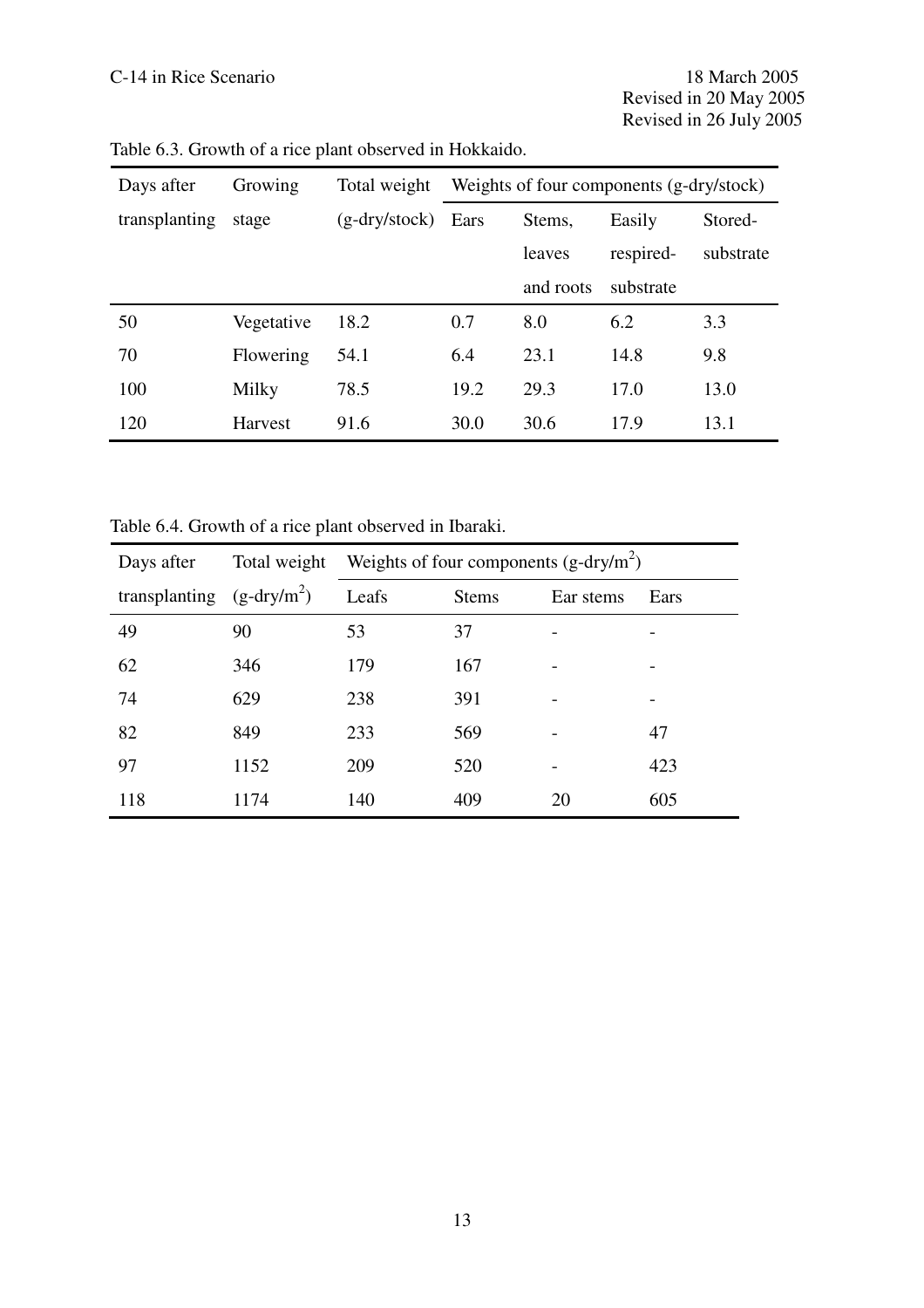

Fig.2.1. An overview of Tokai-mura with the Tokai reprocessing plant.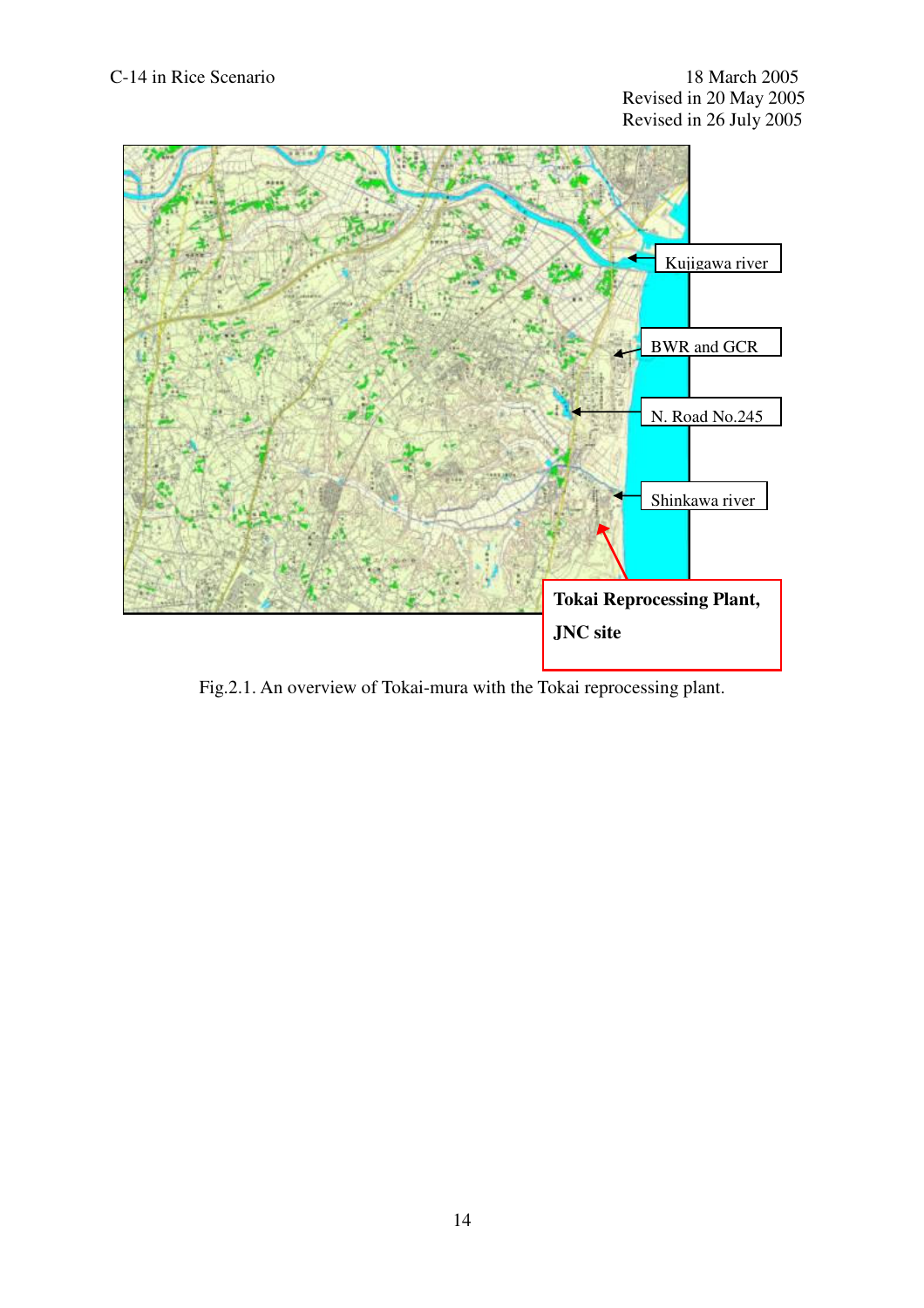

Fig.3.1. Annual discharge rates of  $^{14}C$  from the TRP.



Fig.3.2. Monthly discharge rates of  $^{14}C$  from the Main stack.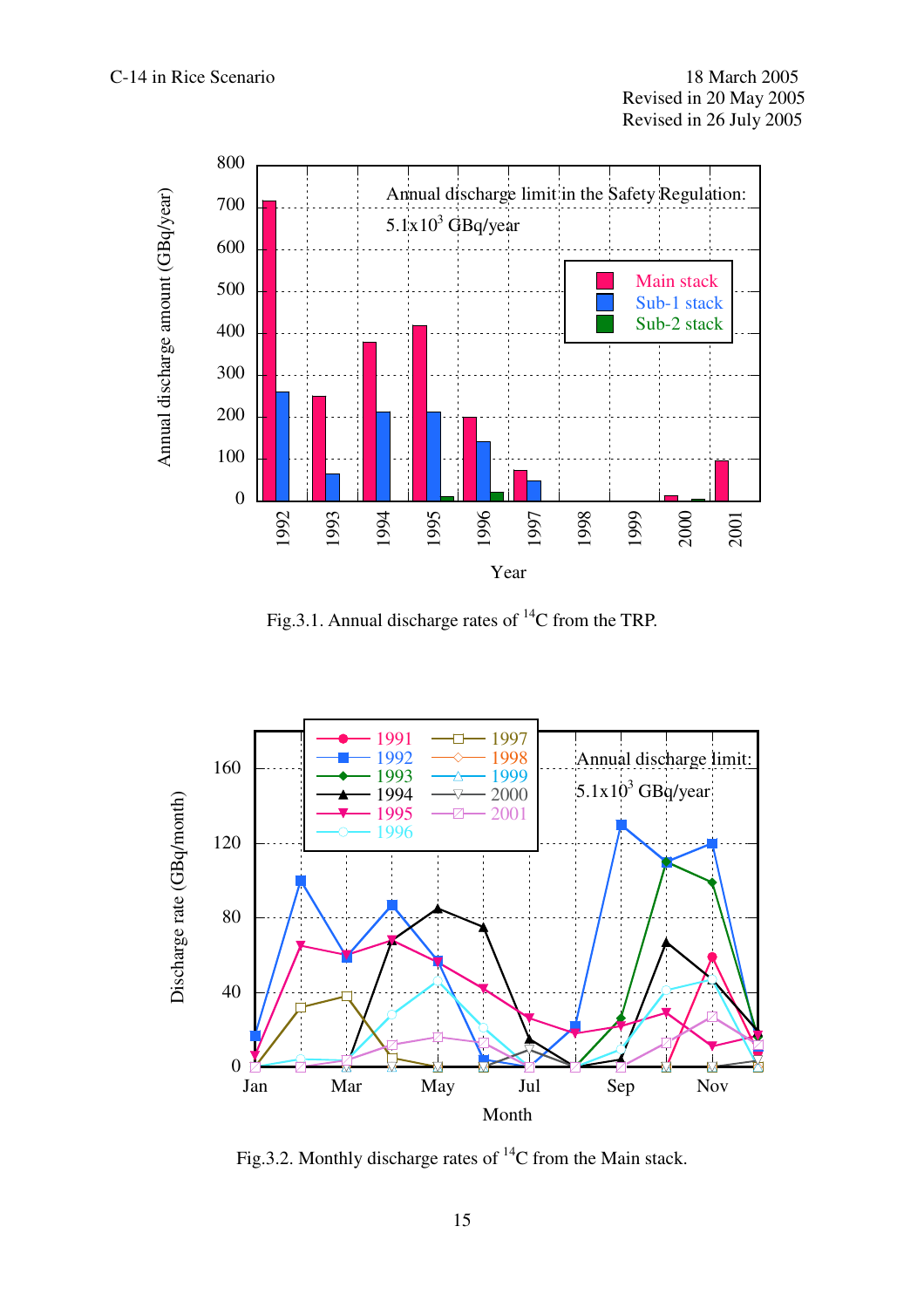

Fig.3.3. Monthly discharge rates of  $^{14}C$  from the Sub-1 stack.



Fig.3.4. Monthly discharge rates of  $^{14}$ C from the Sub-2 stack.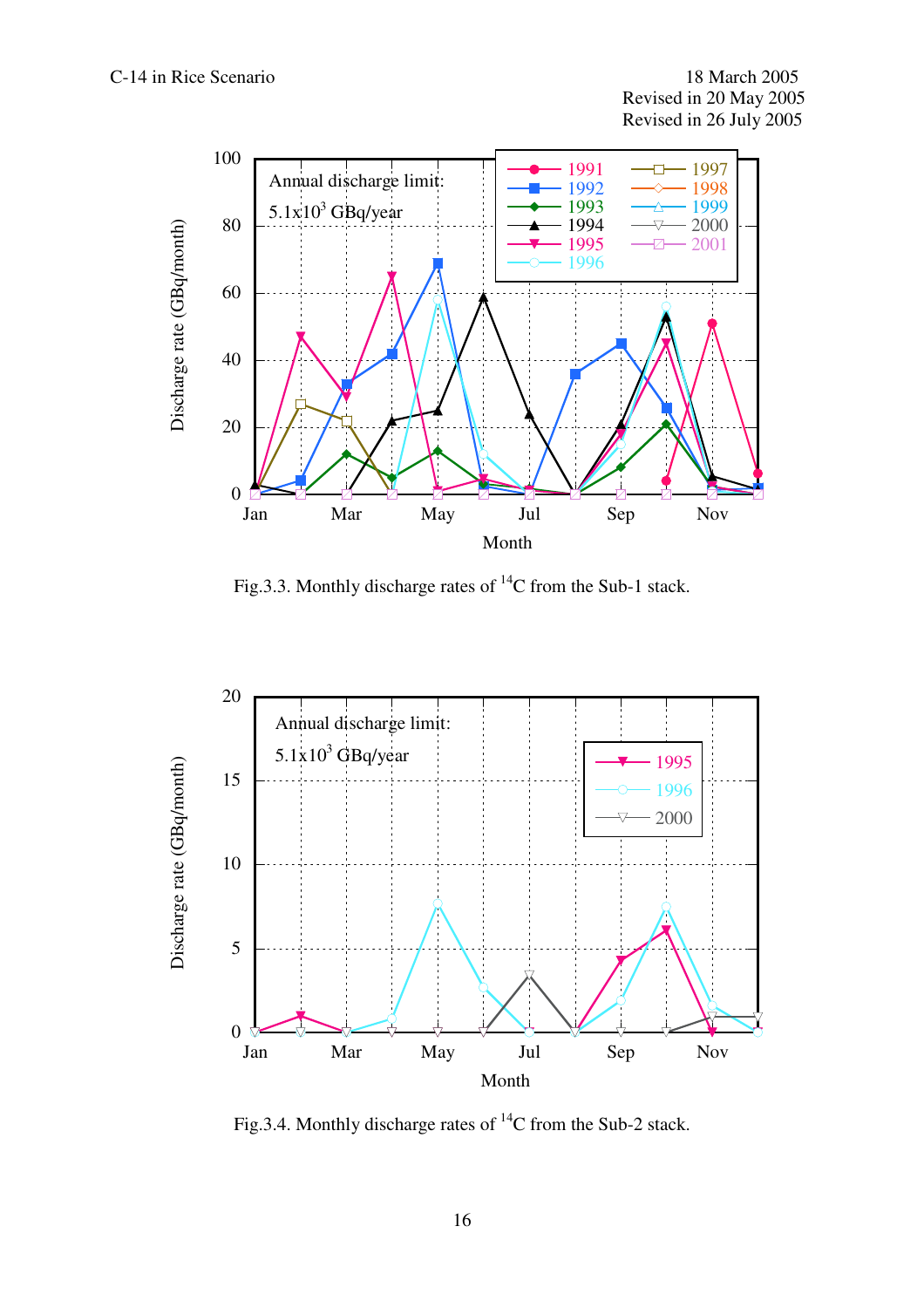

Fig.3.5. Monthly discharge rates of  $^{14}C$  from the TRP.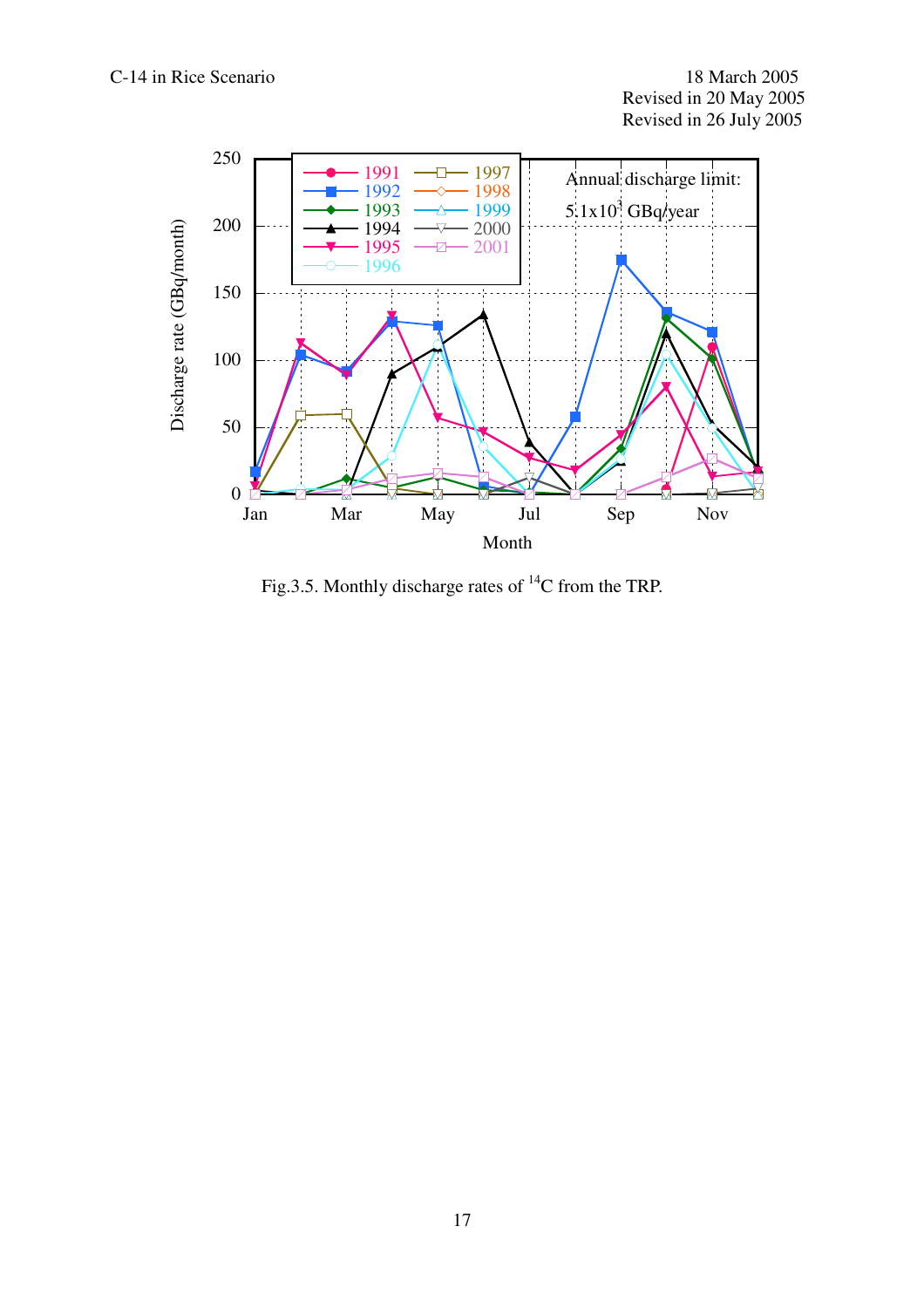

Fig.4.1. Location map for collecting  ${}^{14}CO_2$  and rice grain samples.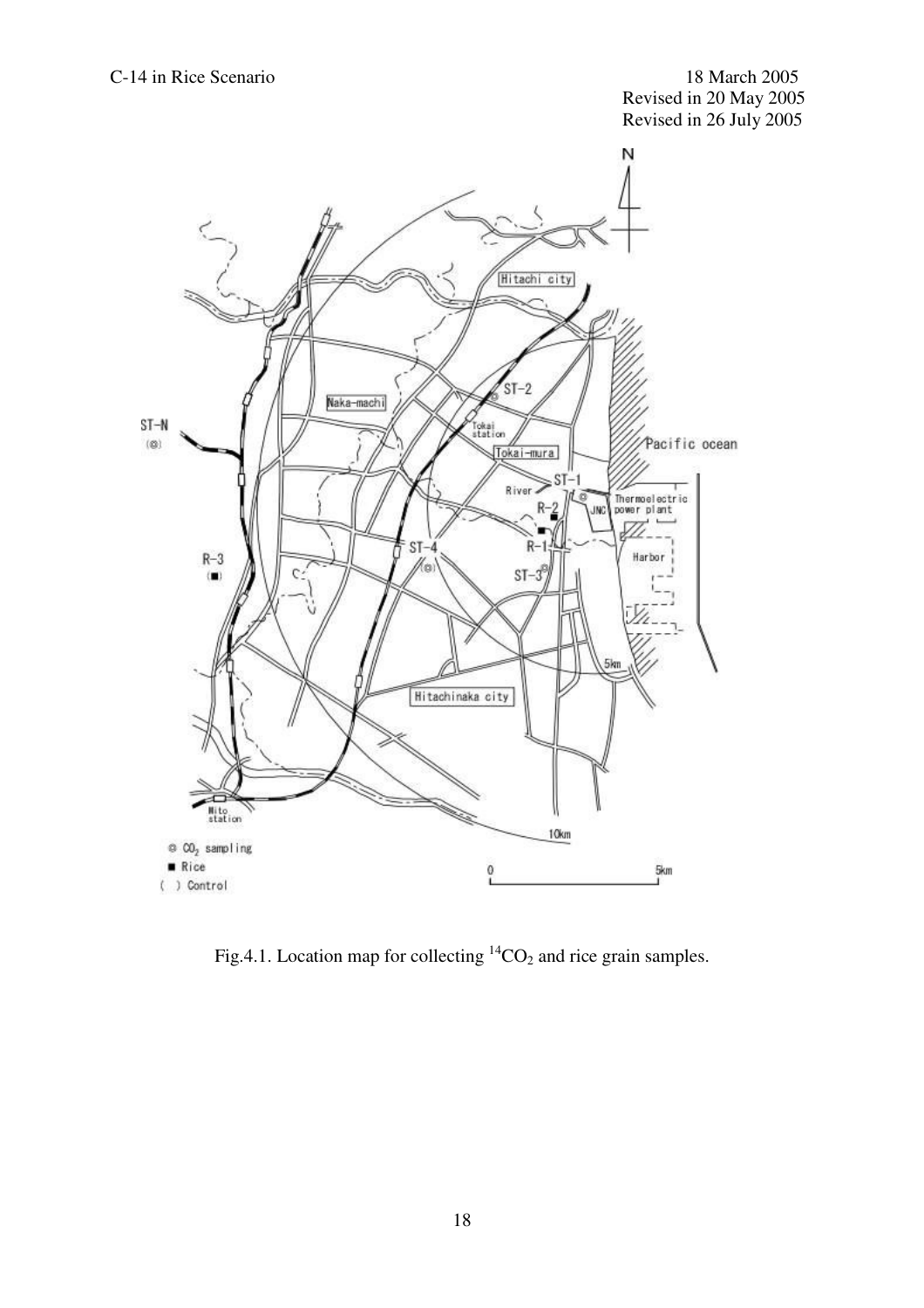

Fig. 6.1a. Paddy field before transplanting rice plant (10 May 1999).



Fig. 6.1b. Paddy field after transplanting rice plant (12 May 1999).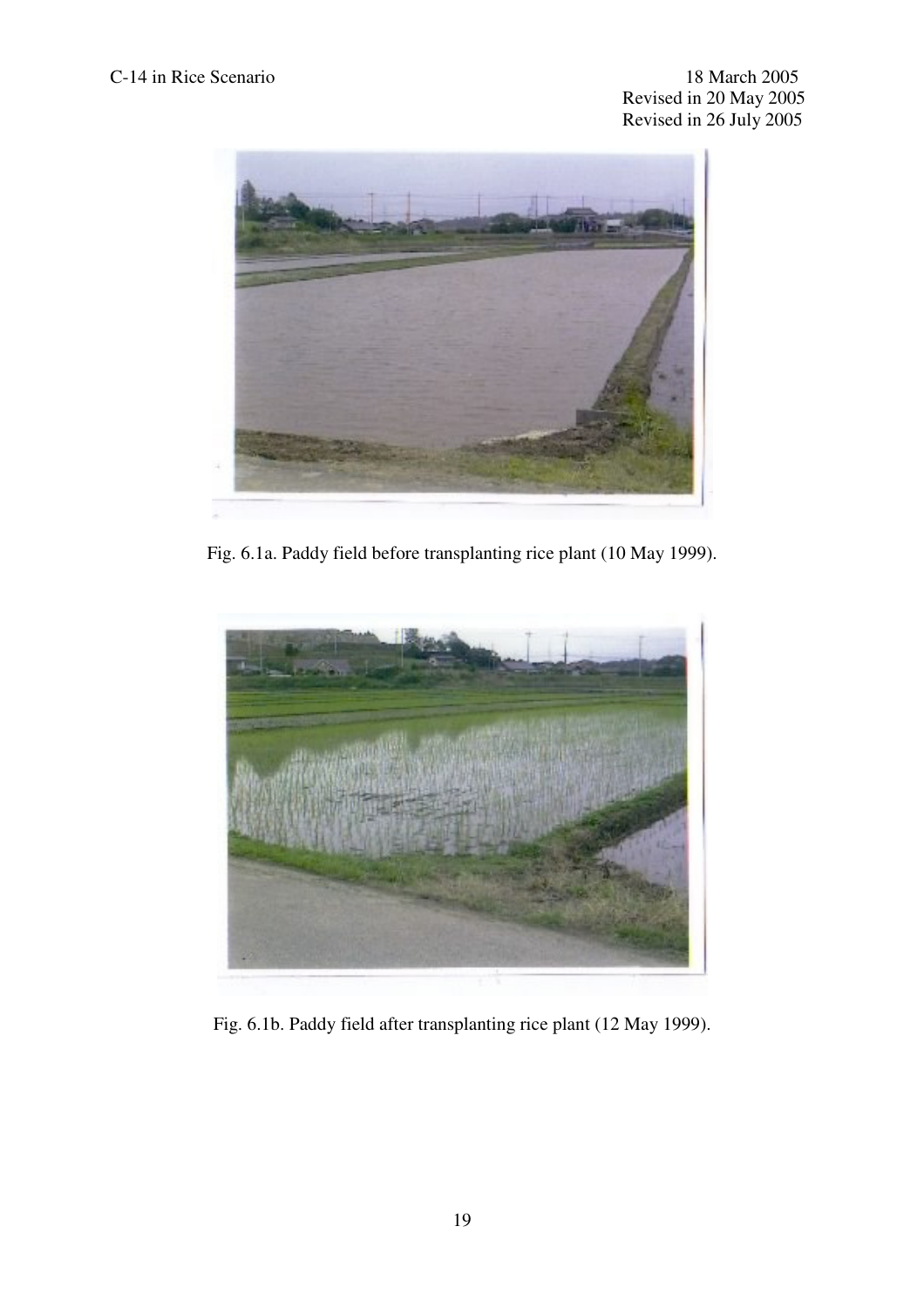

Fig.6.1c. Paddy field in flowering stage (3 August 1999).



Fig.6.1d. Paddy field in late ripening phase (13 September 1999).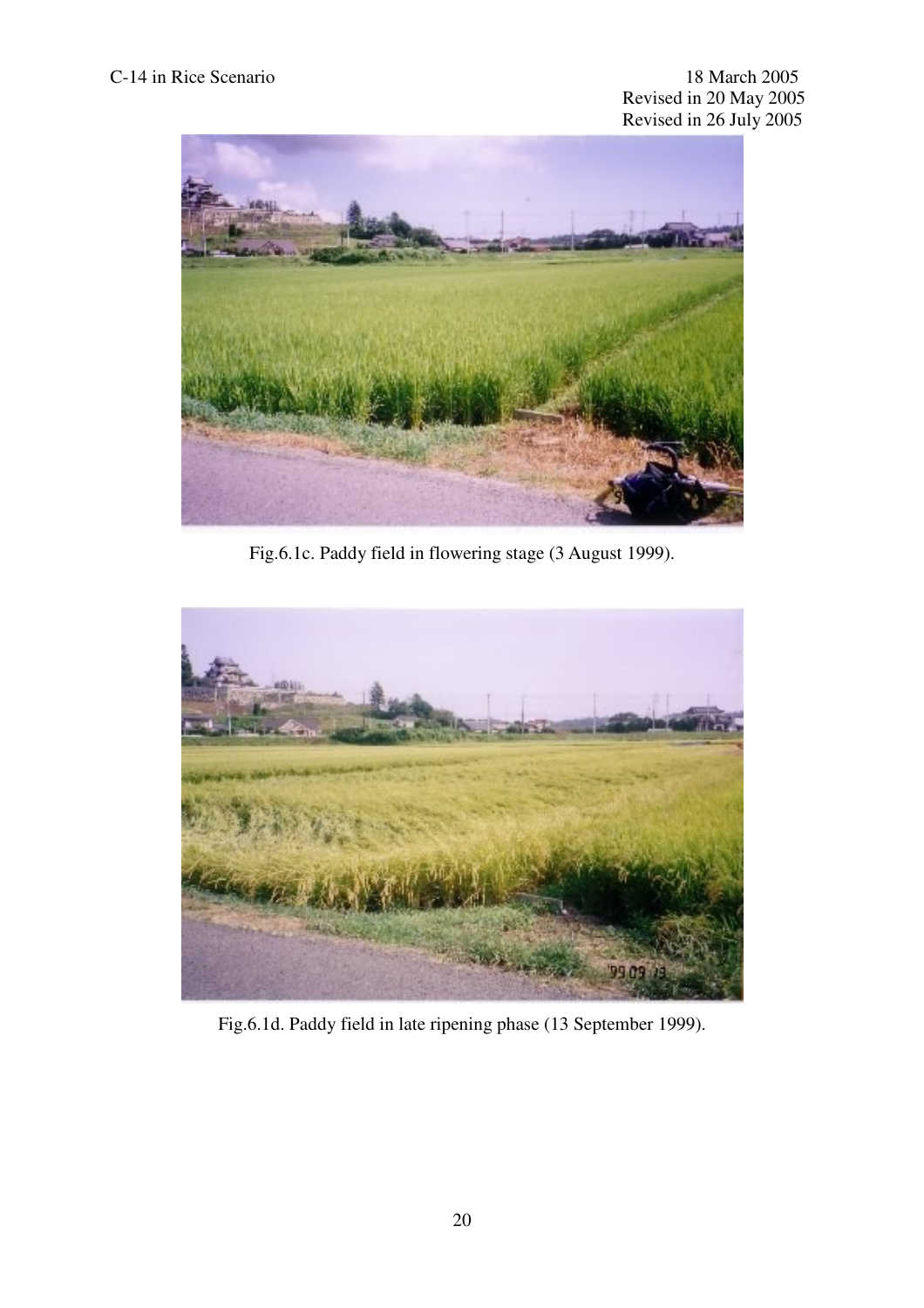

Fig.6.2. Growth curves of four components in rice plant.



Fig.6.3. Growth of four components in rice plant in Ibaraki.